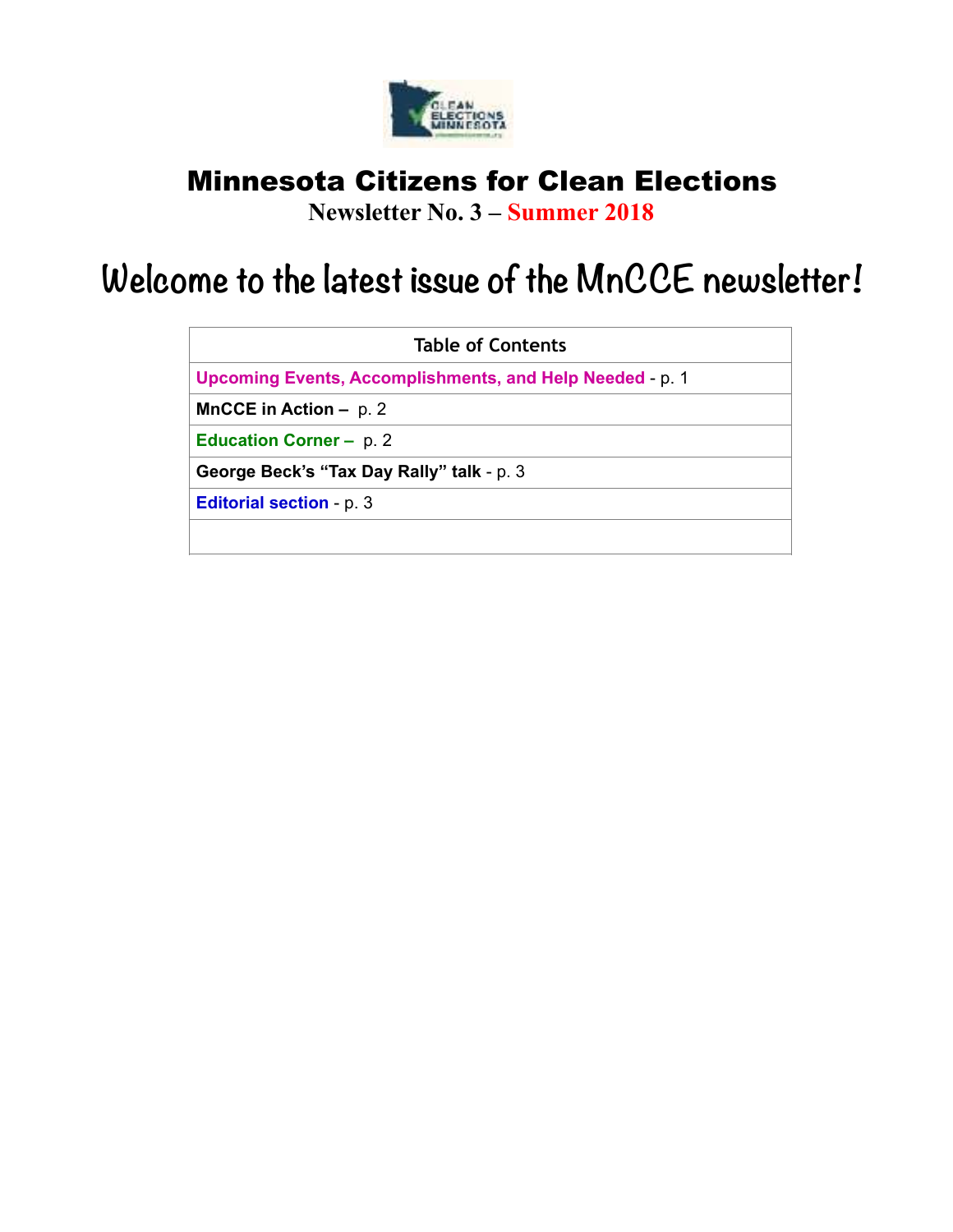## Upcoming Events

## **August**

No MnCCE monthly meeting in August.

**8/14: Remember to vote in your primary!!**

Voting is how American citizens exercise their power. Encourage everyone to get to the polls!

**8/16** - MnCCE Board of Directors will attend the Minn. Council of Non-Profits Essentials **Conference** 

**8/23, 10:00 am** - MnCCE Board of Directors meeting Edina Library Conf. room, 5280 Grandview Square.

### **September**

**9/8, 10:00 am** – MnCCE monthly meeting, Edina Library meeting room - 5280 Grandview Square. Speaker: Annastacia Belladona Carrera, Executive Director of Common Cause Minnesota on "Partisan Redistricting" (gerrymandering).

**9/7,** Dark Money, the movie at the Lagoon Theater - See local listings for times. For more info see**:**  https://www.darkmoneyfilm.com/. "DARK MONEY, a political thriller, examines one of the greatest present threats to American democracy: the influence of untraceable corporate money on elections and elected officials and how American elections are bought and sold. The film exposes the real-life impacts of the US Supreme Court's Citizens United decision. This movie won the Sundance award.

**9/23:** "Best of the Wurst 2018" - Fair Vote MN fundraiser –.Cider, beer and sausage! See link for more info**:** http://www.bestofthewurst.org/

## Accomplishments

Candidate survey completed. See details under the "MnCCE In Action" section on page 2.

MnCCE Chair George Beck spoke at the June 30, 2018 (belated) Tax Day Rally at the State Capitol. His remarks are reprinted on page 3.

Chair Beck also attended the Represent Us Money in Politics conference in Chicago on July 24, 2018. The conference focused on democracy vouchers.

## Help Needed

**Please help MnCCE fight for clean elections!** 

## **Membership Team:**

The team keeps in contact with MnCCE members. We are looking to add another team member. We also need someone with experience in writing newsletters to organize/lay-out/format the MnCCE newsletter. Others will provide the content. If you are interested or want info, please Contact: Ron Bardal at**:** rbardal@hotmail.com or 651-633-9238.

#### **Education Team:**

Lonni Skrentner recently accepted the Education Team leader position at MnCCE. She is also on the MnCCE Board of Directors. She is a former Government AP teacher at the Edina High School, chaired the Edina LVW, and has taught OLLI classes on campaign finance reform and redistricting.

Lonnie says the team may move slowly for now as they contemplate a variety of audiences and messages. All members should feel free to contact Lonni with suggestions and questions. You can reach her at: lonni.skrentner@gmail.com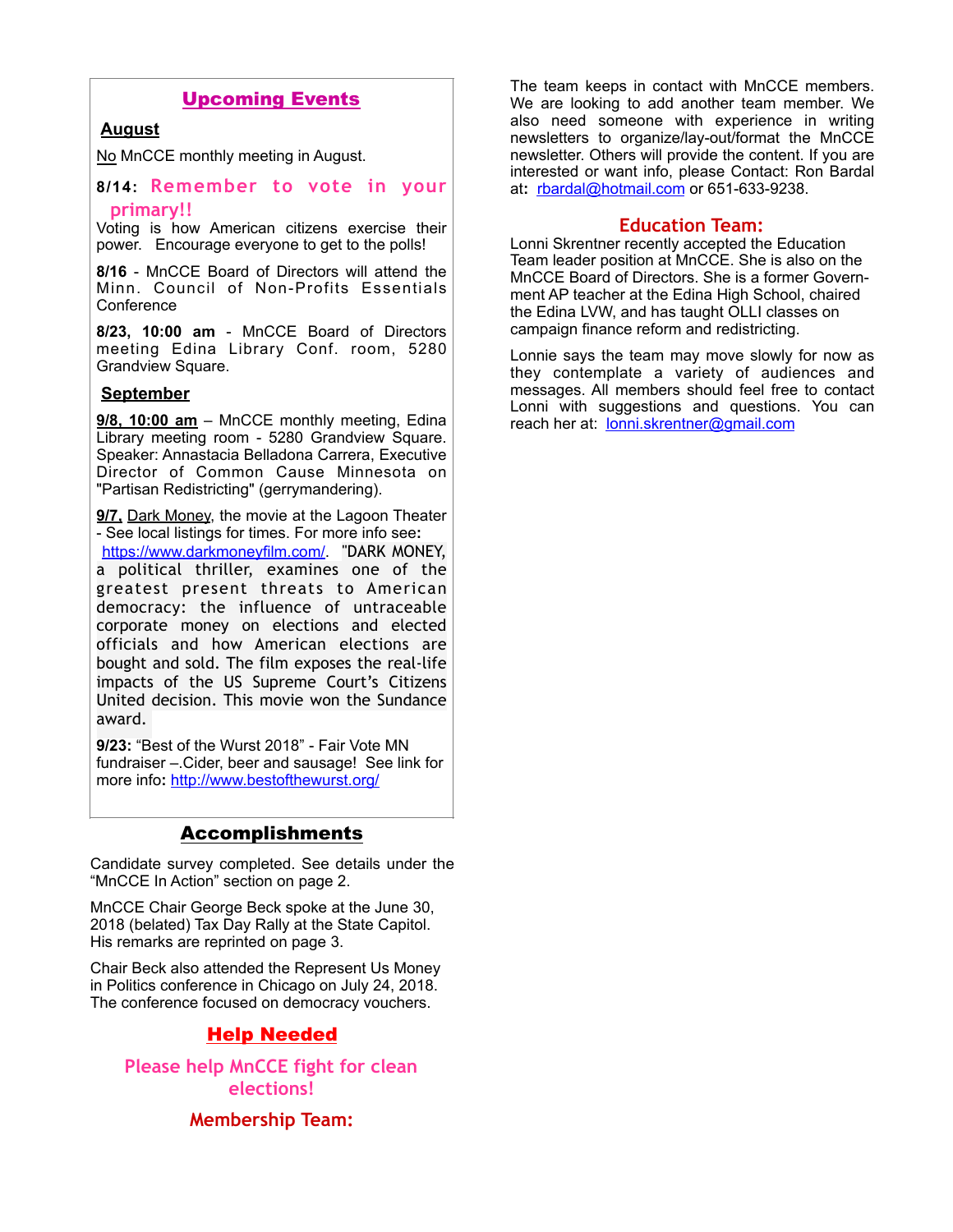## MnCCE In Action

## **Three-Question Survey of Minn. Candidates**

In June, 18 MnCCE members worked diligently to survey about 400 candidates for state and national elections, to assess where they stand on three issues most important to our organization. This is a report on the survey results.

The three issues relate to campaign financing:

- a) Reversing *Citizens United,* which ended the ability of governments to set spending limits.
- b) Disclosure of the sources of money spent.
- c) Support for public financing, where more of that funding comes from identifiable taxpayers.

Over a third of the candidates responded, which is quite strong for a survey of politicians. This was due in no small part to the dedication and perseverance of our core volunteers who gave their time to try track down all candidates.

The response rate of those surveyed was: 15% of GOP candidates, 49% of DFL candidates and 18% of third party candidates.

The data show that a majority of democrats, republicans and third party candidates, who responded, support campaign finance reform. This is an improvement from what we have seen recently in the legislature where these ideals have been tabled or even attacked by the legislature's leadership.

But, we cannot conclude that a majority of all 400 candidates we sent surveys to, show strong support for the issues. In the hurried confusion of their campaigns, surely some candidates never got a questionnaire or were too busy to respond. The significant difference in response rate cannot be explained away with, "I did not receive it", or similar rationale. Safe to say our volunteers did not withhold the survey from some or give stronger follow-up to others.

Some may have thought, "I don't agree with these positions and I may even question the motive(s) of this organization (MnCCE). If I answer, I will be held accountable. I might be better off not I might be better off not responding." We will never know with certainty why many did not respond. However, we would be naïve to believe the non-responders are as supportive of our issues as the responders.

Is this a partisan issue? Yes and no. The party in power always attracts the most money and wants to stay in power. It is certainly not a partisan issue with the voters. A 2015 poll by the New York Times and CBS found that 80% of voters from both parties feel strongly there is too much money in politics, and support reform.

The public is slowly coming to understand that the tsunami of money in campaigns, since the 2010 *Citizens United* decision, is corrupting our elected officials. The agenda in Washington, and to a lesser degree in St. Paul, is all about satisfying major contributors and corporate interests, and not the constituency.

But we still have a lot of work to do in spreading the word across the state that the people's agenda should be the center of politicians' attention, instead or being swayed by big money influence.

## Education Corner

## **Don't be surprised by what's on your ballot!**

Ever gone to your voting site and found items on the ballot that you didn't expect? Do you want to never experience that again? Here's how – Look up your ballot ahead of time. Go to:

https://ballotpedia.org/ Minnesota\_elections,\_2018.

Enter your address and select "Go." Choose Primary or General election. Select "Continue." *Note that General election ballots will be ready only after the primaries are completed Aug. 14.* 

Review the ballot, then get any information you need to be an informed voter. **Finally, get out and vote in your Aug. 14th primary election!**

Don't know where your polling place is? Go to:

**https://www.sos.state.mn.us/elections-voting/election-dayvoting**

Click on "Where do I vote? Enter your zip code. Click "Go". Enter your house no. and street. Click "Go". Voting place is under: "You vote at."

Contact your candidates to let them know how you feel about issues. Don't know their names? Go to: https:// www.gis.leg.mn/iMaps/districts/. At the left center of the page, enter your address and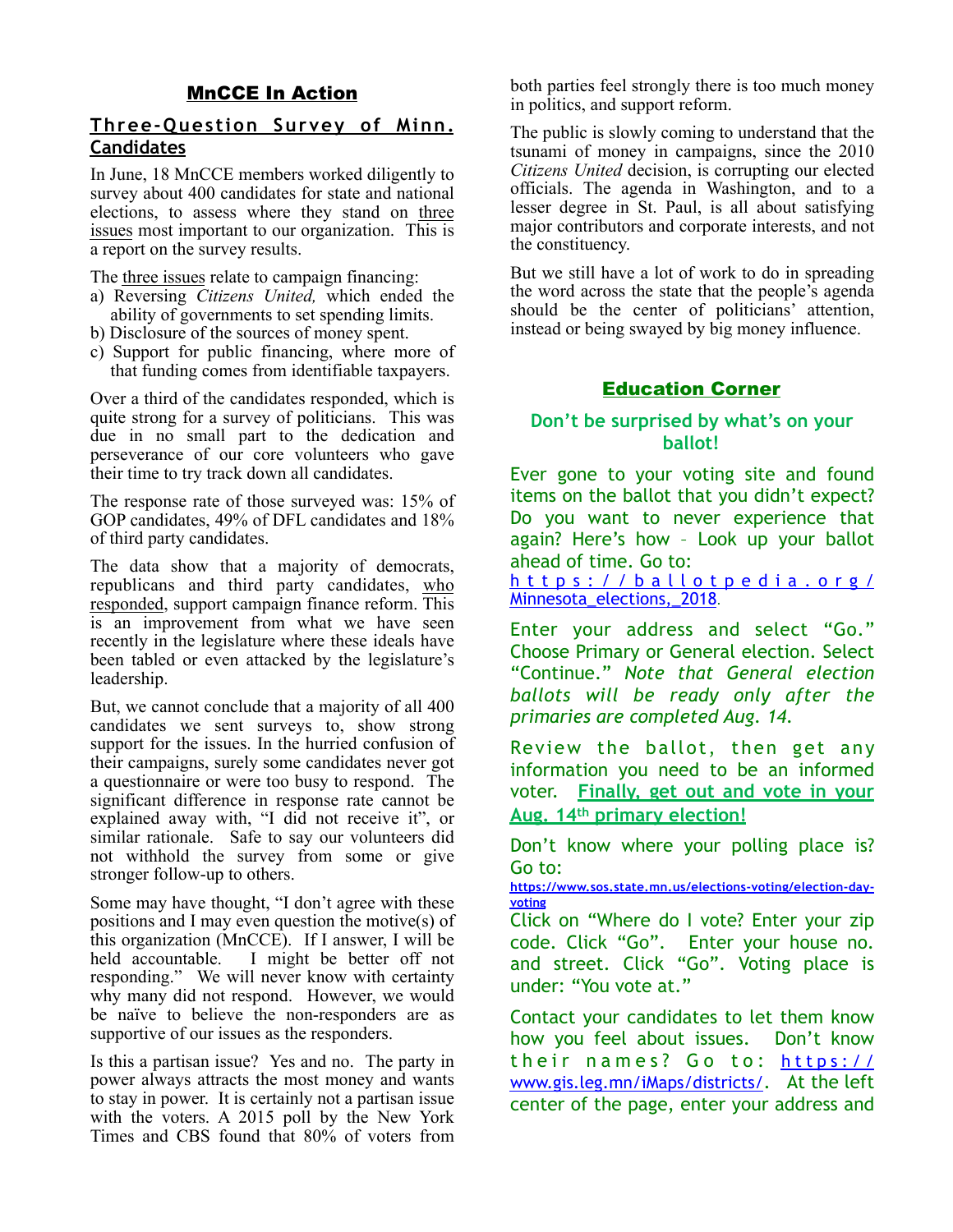click on the magnifying glass. A list of who represents you will appear.